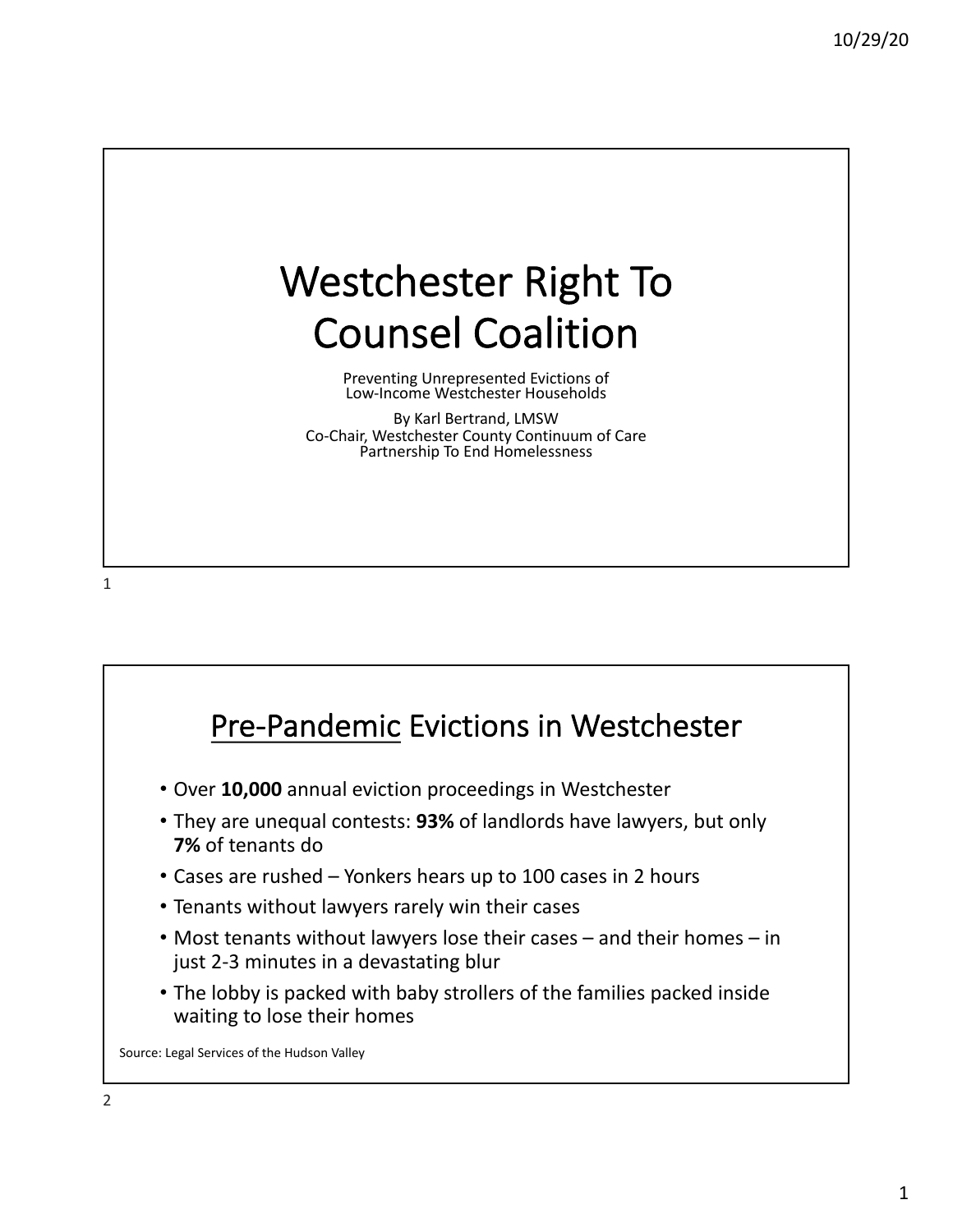

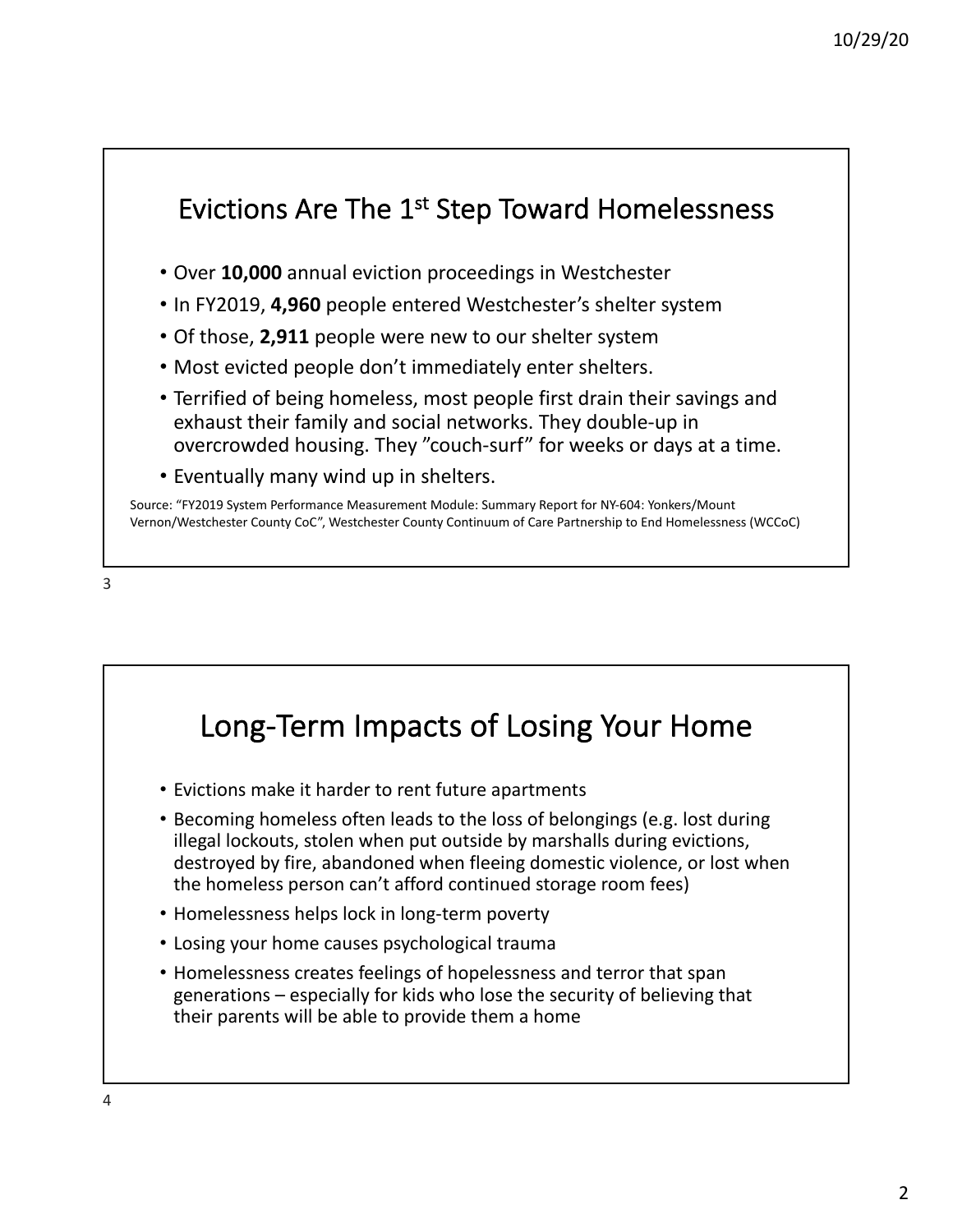

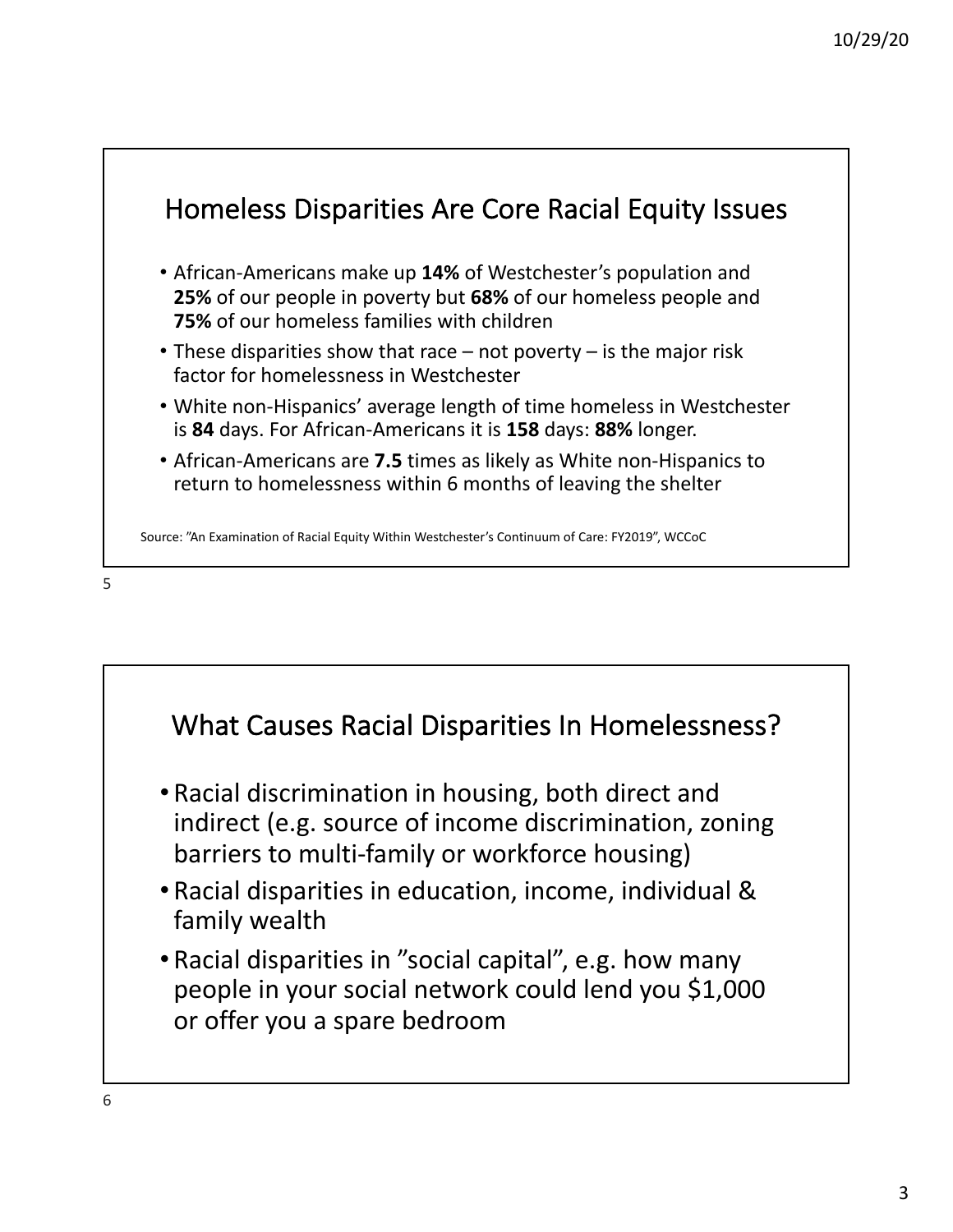

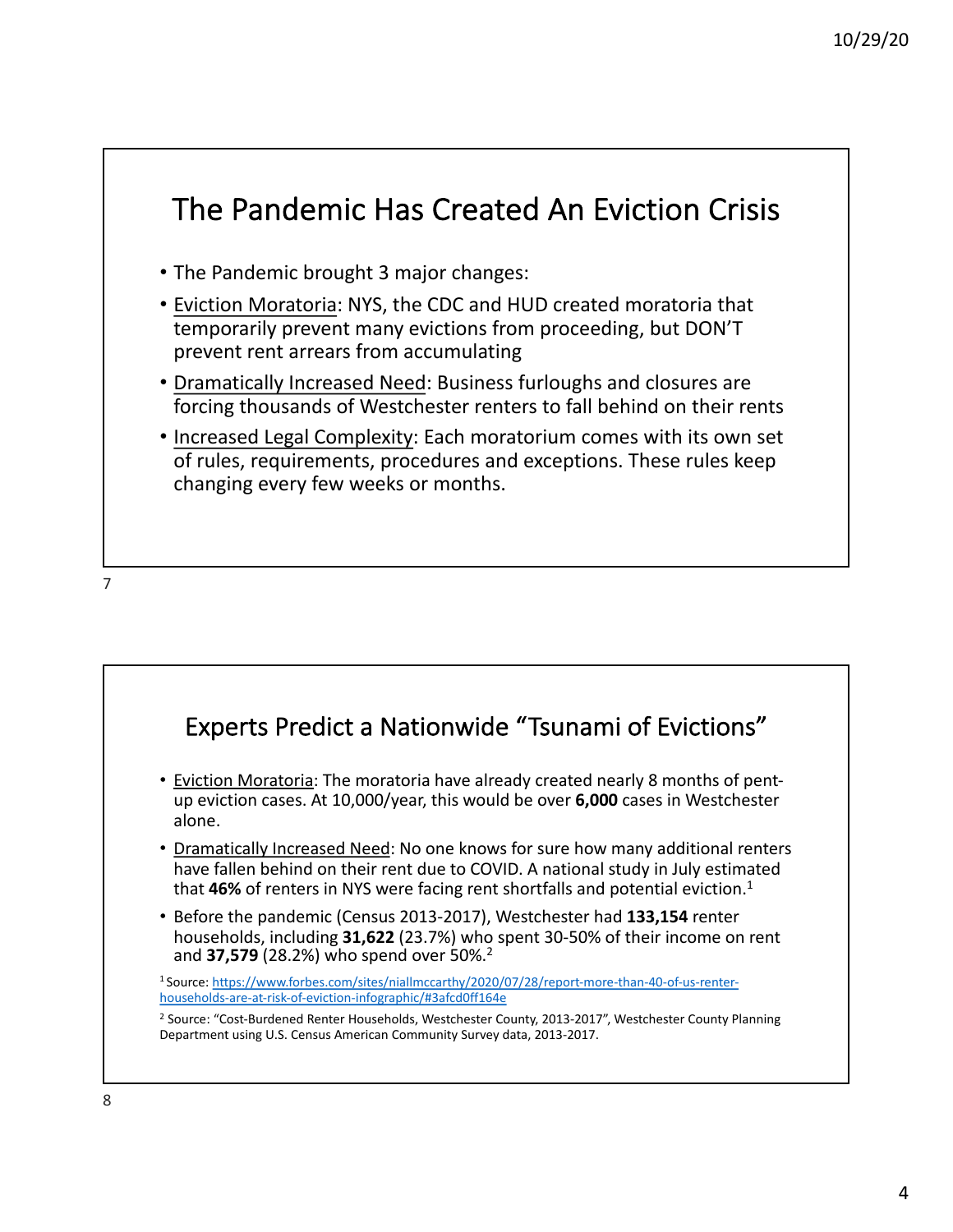



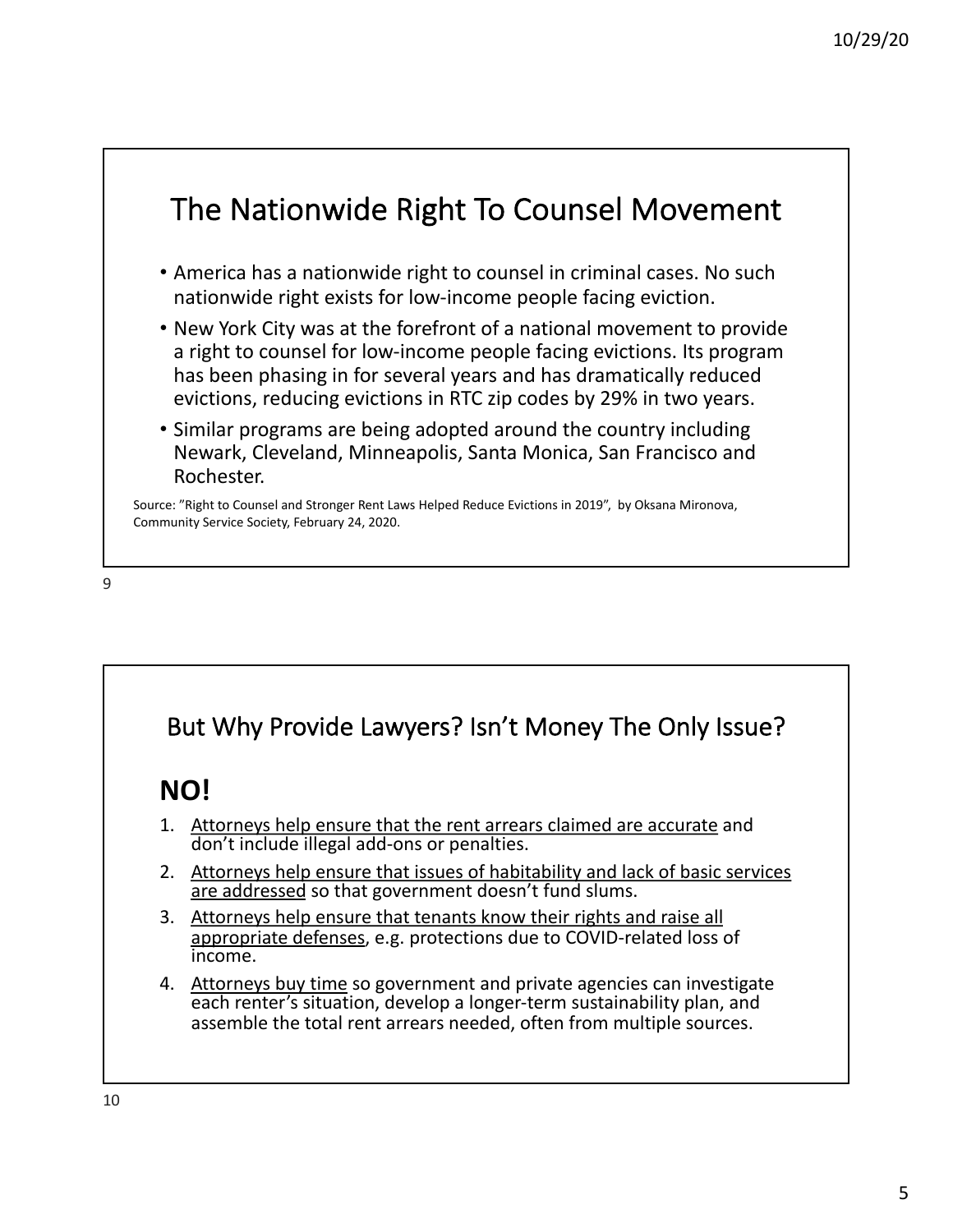## Westchester County Has 3 Choices For Addressing The Coming "Eviction Tsunami"

- 1. Do Nothing: Close our eyes and wait until hundreds or thousands of people need expensive homeless shelter that we don't have
- 2. Fling Money Blindfolded: Hand out stacks of \$20,000 checks for rent arrears **without** providing lawyers to check the accuracy of the claims, assess the habitability of the housing, raise all available legal defenses, and buy time for public and private caseworkers to assess each tenant's financial situation, develop a longer-term housing stabilization plan, and assemble the rent arrears, often from multiple sources
- 3. Create a Comprehensive Approach: Prevent evictions by combining rent arrears with legal assistance and budget counseling, as the cities of Yonkers, Mount Vernon and New Rochelle did after the 2008 recession with their HUD-funded Homelessness Prevention and Rapid Rehousing (HPRP) programs.

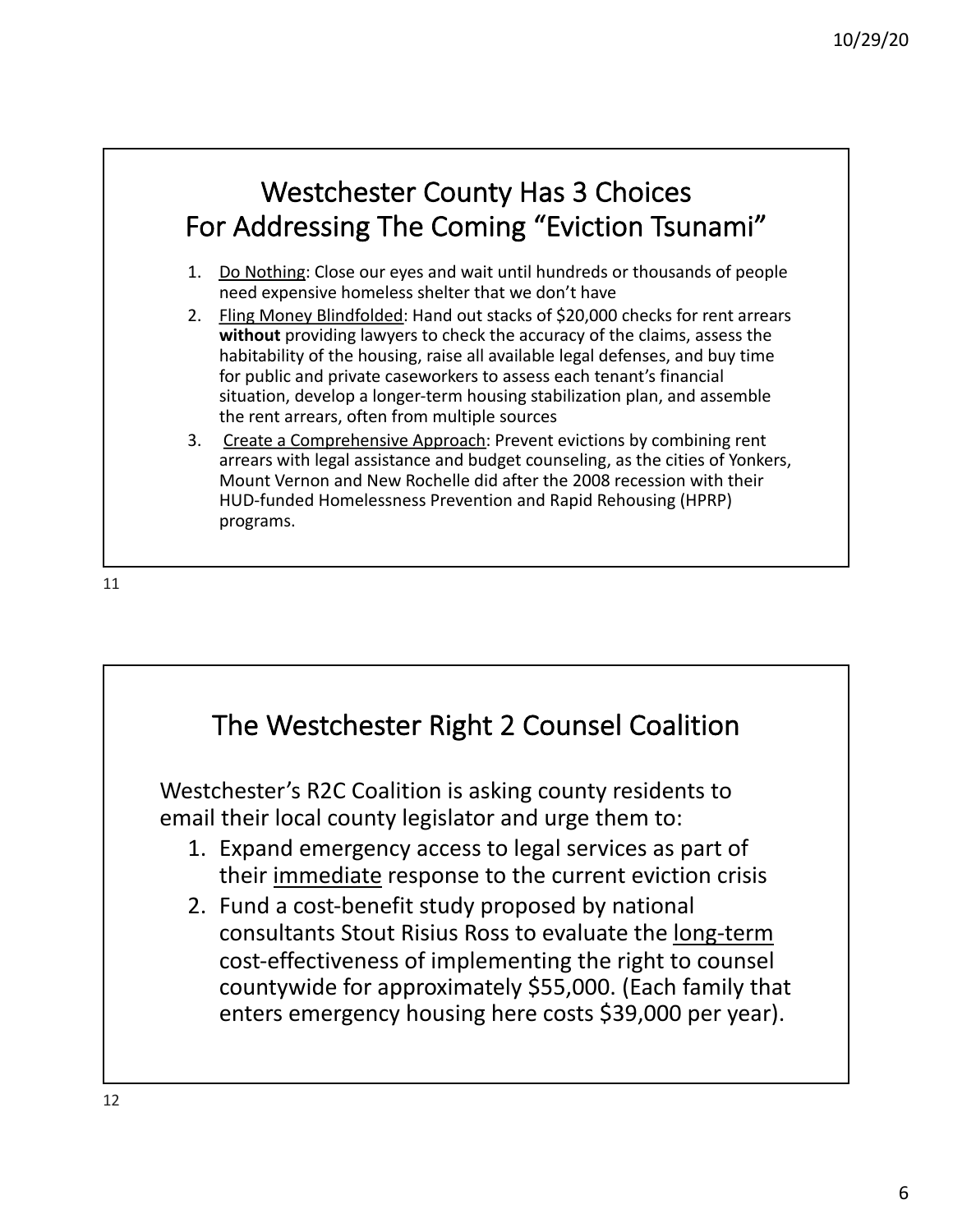